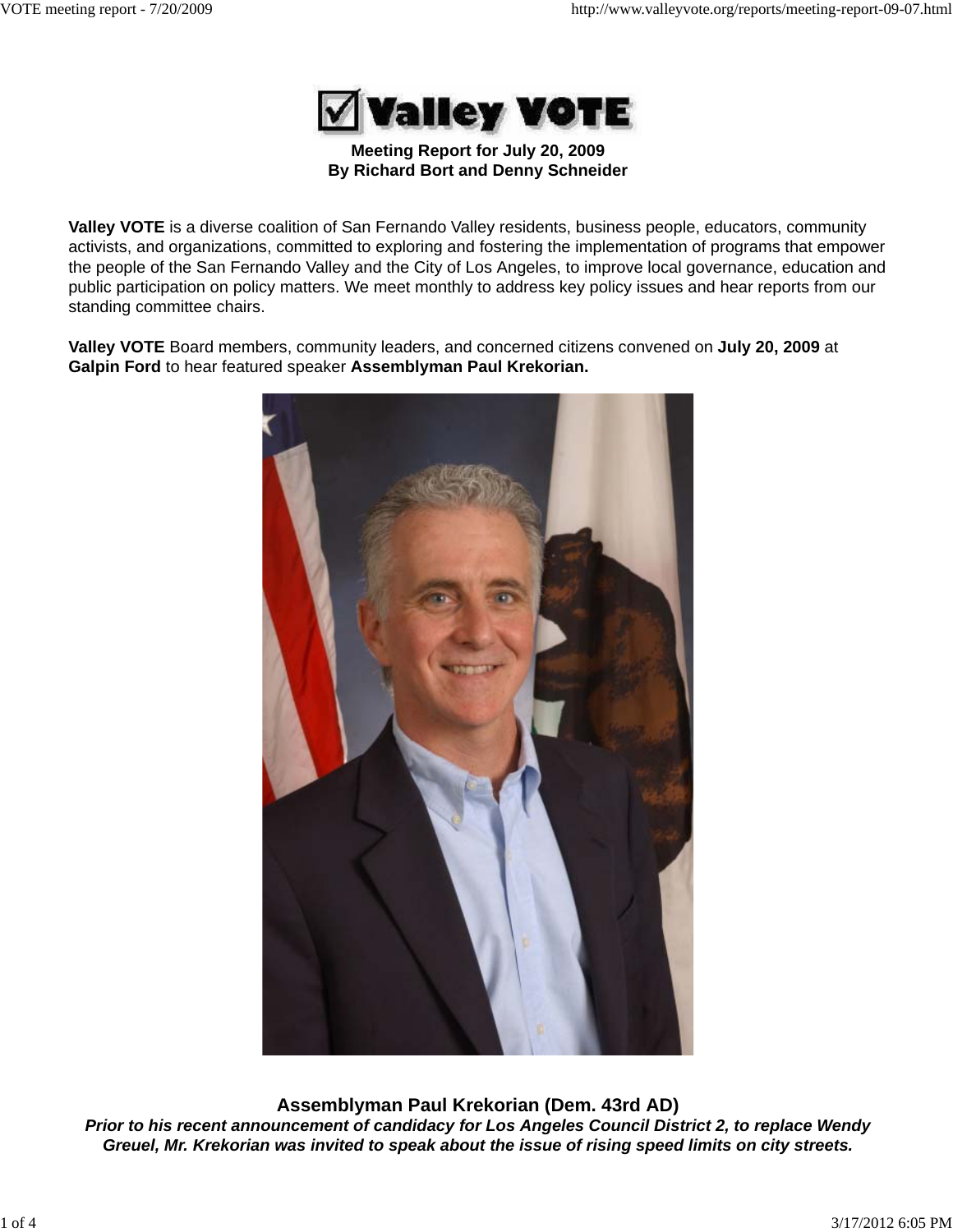Assemblyman Krekorian represents Glendale, Burbank, and the Los Angeles communities of Los Feliz/Silver Lake, Toluca Lake, Valley Glen, Valley Village, and part of Van Nuys.

Recently, the media publicized that the speed limit on Zelzah Avenue in Granada Hills and Northridge was being increased to legitimize the vehicle traffic exceeding the posted speed limit. Public outrage ensued mainly because the zone of increased speed limits includes three schools and CSUN. A similar situation exists, Krekorian said, on Riverside Drive in Toluca Lake, and many other Valley streets speed limits are being raised, which is increasing the danger to pedestrians and other vehicles.

Mr. Krekorian explained that in order to enforce speed limits using radar guns or other electronic means, existing state law requires that speed limits be set in accordance with an engineering and traffic study (ETS). An ETS measures prevailing vehicular speeds and establishes the speed limit at or near the 85th percentile (i.e., the speed which is exceeded by 15% of motorists). This means, according to Krekorian, that "the law breakers get to make the law."

The state conducted an ETS on Zelzah Avenue and came to the absurd conclusion that since at least 85 percent of the vehicles in the test were exceeding the posted speed limit, the speed limit therefore needed to be raised.

In February 2009, Krekorian introduced **AB 766**, which would allow a local city or county to retain an existing speed limit on any street, other than a state highway, if it makes a finding after a public hearing that a higher speed limit is not appropriate and does not promote safety. The bill was assigned to the Assembly

Transportation Committee, which held a hearing in May, where damaging testimony by the AAA and Teamsters Union set the bill back. The AAA fears anything that might create a "speed trap," and the Teamsters oppose the bill because if a teamster is cited for a moving violation while driving a personal vehicle, it adversely affects his professional license.

Krekorian said that he plans to hold a public hearing in Southern California (date TBD) where citizens can testify; and at the suggestion of a Valley VOTE member he urged the public who are AAA members to contact the AAA to express opposition to the AAA's position on AB 766.

Meanwhile, Krekorian will be holding a "Safe Streets Workshop" in the evening on Wednesday, August 5 at the Braude Center in Van Nuys. This workshop is open to the public.

# **COMMITTEE REPORTS**

# **In Memory – George W. Truesdell, Jr.**

George Truesdell, who recently had joined the Valley VOTE Executive Committee, passed away suddenly and unexpectedly on July 3, 2009. He was remembered by **Richard Bort**, his friend of 32 years and fellow Executive Committee member. Richard recounted George's career as Treasury Manager at 20th Century-Fox and as civilian Manager of Custody and Property at the L.A. Sherriff's Department at the Men's Central Jail downtown. After he retired in 2005, George became active in the Northridge West Neighborhood Council and the Valley Alliance of Neighborhood Councils. In addition, he volunteered at the front desk of the Santa Clarita Sheriff's Station, and he and his St. Bernard provided "pet therapy" to children at Children's Hospital-L.A. George was a likable fellow and he touched many people as a professional and as a civic-minded volunteer. He will be missed.

# **Housing**

**Vic Viereck** proposed a novel way of calculating property taxes on a newly purchased home. Instead of using the existing Proposition 13 methodology (one percent of the purchase price plus additional ad hoc taxes), with a maximum 2 percent annual increase in assessed value, Vic's proposal would use as a base the existing property taxes on the purchased home, plus 2 percent (plus the ad hoc taxes). According to Vic, this would provide liquidity to the resale market by restraining the property tax bite.

One Valley VOTE member expressed the reservation that Prop. 13 was intended to keep seniors from being forced to sell because of rapidly increasing property taxes, while this new proposal would encourage everyone including seniors to sell and move up to larger houses. Another member noted that, if adopted, this proposal would of course adversely impact property tax receipts.

# **Airports**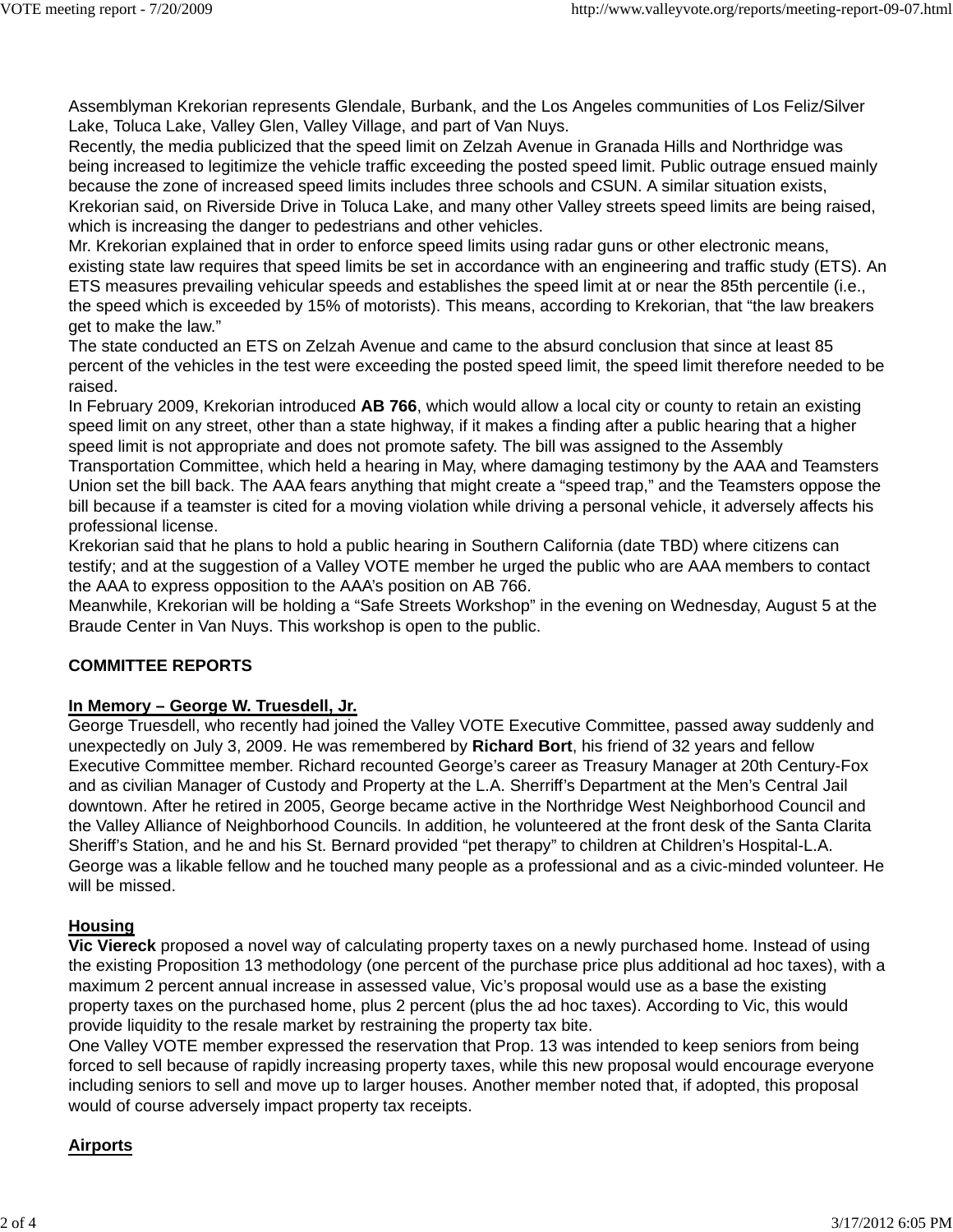**Denny Schneider** acknowledged the leadership of Mayor Villariagosa and the City Council for the Board of Airport Commissioners and airport management that recognize the safety issue at LAX is uncompleted maintenance. LAWA has found leaky roofs, uneven floors, inadequate air flow, inadequate electrical power to terminals, as well as infrastructure flaws. Los Angeles World Airports (LAWA) is embarking on a campaign to fix the aged facility despite major funding limitations. The economic downturn has hurt revenue and usage is not improving. Service at LAX is down at least 25% since the 9/11/2001 attack. Money for repair comes from fees on airlines and passengers.

LAWA is replacing the aging baggage handling systems, redoing the inadequate TSA and customs services facilities, improving the utility plant, renovating embarkation gates (one unexpectedly collapsed while empty last year), improving travel comforts and concessions, and redesigning auto traffic flows that get clogged so easily by the many busses at curbside.

The famous Theme Building is emblematic. Two years ago over a ton of concrete fell through a storage room ceiling. During repair rusted superstructures were then discovered greatly expanding the project scope. The condition of underground pipes and major sewer lines was questioned subsequent to the flood in parking structure 2 last week. Recently airport engineers cited a 2006 report insisting that the LAX upper roadway is safe. The report, however, contains numerous repair recommendations by CalTrans and recent citizen observations note unevenly expanding relief joints and waffling roadway surfaces. When (and if) LAWA re-reviews their roadway they should also take a critical look at the condition of the parking structures.

**Land Use – Sidewalks** – **Pauline Tallent** discussed the need for the city to repair buckled sidewalks throughout the city by providing additional funding to the "Sidewalk 50-50 Repair Program," where the city and homeowner share the cost equally and the city performs the repair work. This is a far superior approach to the sidewalk problem, she said, than the proposed "Point-of-Sale" program that would require home sellers to repair damaged sidewalks as a pre-condition to closing escrow. She also urged the city to use other materials than concrete, such as recycled tires.

**Prop. 11 (Redistricting) Update** – Under Proposition 11, passed by voters in the November 2008 general election, the California State Auditor is responsible for conducting the process to select the 14-member panel that will redraw the Assembly Districts using the 2010 federal census data. **Joe Vitti** reported that the State Auditor is actively working on developing the rules for selecting Redistricting Commission members. The rules are expected to be completed by the end of this month and posted on the Web at www.oal.ca.gov for a 45-day comment period. The rules will become effective on October 1, 2009, and the State Auditor will be accepting citizens' applications for position of Commissioner from **December 15, 2009 through February 12, 2010.** See the State Auditor's website http://bsa.ca.gov/ for more information and for a detailed tentative calendar for the selection of members of the Redistricting Commission. Valley VOTE members are encouraged to consider applying to be selected for the Redistricting Commission.

**Constitutional Convention** – **Joe Vitti** reported that the idea of holding a Constitutional Convention to consider revisions to portions of the California Constitution is gaining momentum and attention, especially in light of the massive budget crisis and political gridlock in Sacramento. He attended a Saturday meeting at USC where Mayor Villaraigosa, Wendy Gruel, Eric Garcetti, in addition to a number of other speakers, spoke to an audience of about 200 attendees. The Mayor said "This topic is an important conversation to have across the state and I support the effort. The system is broken." Wendy said the last convention was 121 years ago and a convention would provide "an opportunity for the state to get back on track." Eric also expressed support for the convention.

Vitti noted that if 2 million signatures are obtained on petitions by April 16, 2010 a proposition to hold a Constitutional Convention could go on the November 2010 general election ballot. If approved a Convention can be held in 2011 and a reform package could be voted upon by the people in November of 2012.

# **Membership Event, Saturday Evening August 29** –

**Richard Leyner** reminded those in attendance that Valley VOTE will be holding its annual mixer on Saturday evening, August 29, at his home in Northridge. He has invited a number of political luminaries to mix with Valley VOTE members and guests. This is a wonderful opportunity for informal small group conversations. The tab is \$35 per person and \$55 per couple. Invitations will be mailed and e-mailed shortly.